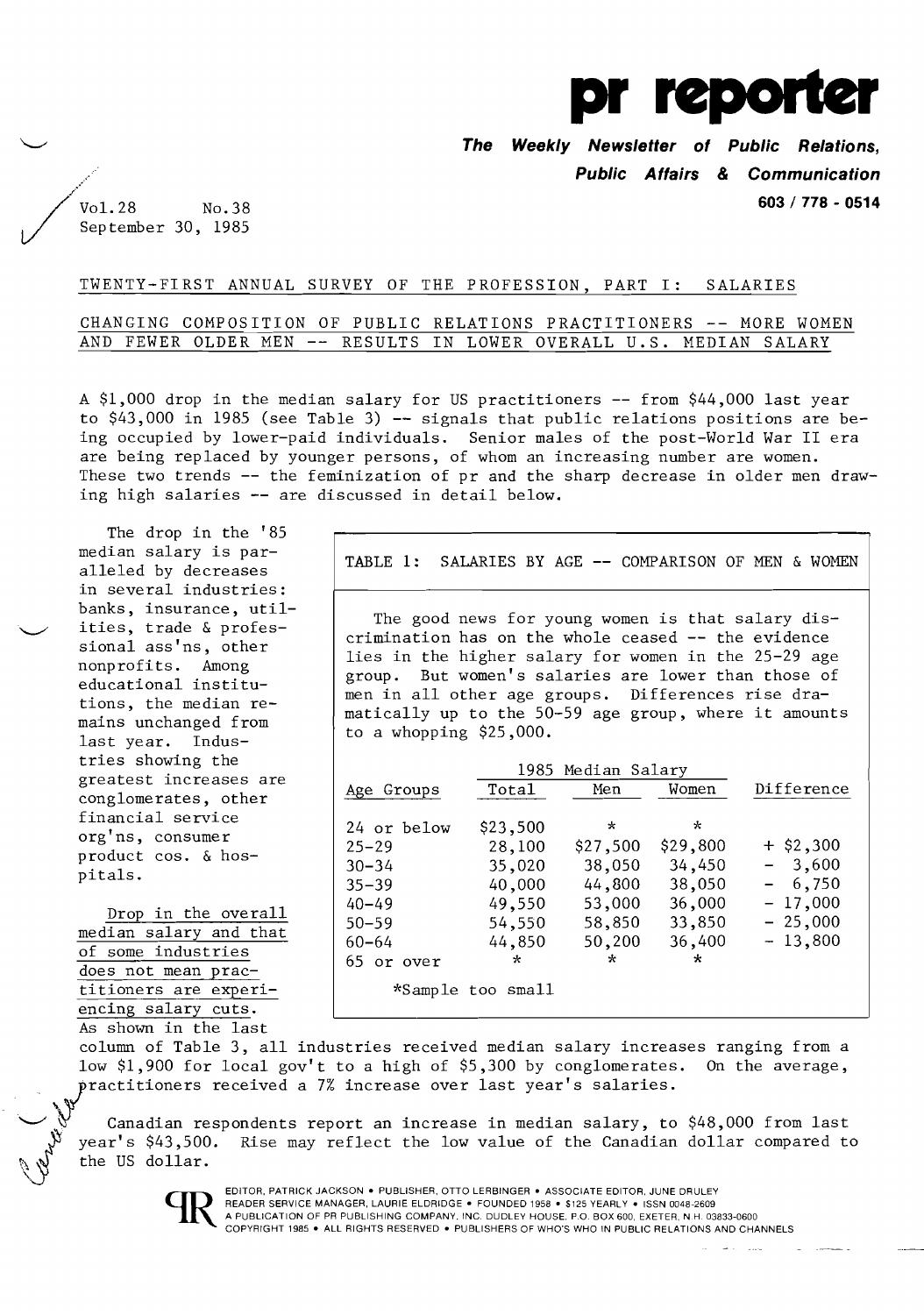**VAR** 

#### THE FEMINIZATION OF PR DEPRESSES MEDIAN SALARY

Feminization of public relations, previously noted in pr reporter, is now showing up as a depressant on the median salary because the figure is \$15,000 lower for women than it is for men. Men earn a median salary of \$50,000 compared to women's

\$35,000. Forty percent of all practitioners are now women. That's almost double the percentage from '78 when a little over a fifth were women<br>(see prr 9/25/78).

Table 2, which breaks down age groups by sex, dramatically shows that vastly more young women than men are entering pr jobs. In  $'85$ , more than 3 of 4 recent entrants

| percent of air      |                   |      |                       |         |               |                                       |           |
|---------------------|-------------------|------|-----------------------|---------|---------------|---------------------------------------|-----------|
| practitioners       | TABLE 2:          |      | AGE OF RESPONDENTS -- |         |               |                                       |           |
| are now women.      |                   |      |                       |         |               | 1985 & 1981 COMPARISON OF MEN & WOMEN |           |
| That's almost       |                   |      |                       |         |               |                                       |           |
| double the per-     |                   |      |                       |         |               |                                       |           |
| centage from '78    |                   |      | % Of Total            |         | % Males       |                                       | % Females |
| when a little over  | Age Groups        | 1985 | 1981                  | 1985    | 1981          | 1985                                  | 1981      |
| a fifth were women  |                   |      |                       |         |               |                                       |           |
| (see prr 9/25/78).  | 24 or below       | 0.8  | 0.6                   | $\star$ | $\star$       | $\star$                               | $\star$   |
|                     | $25 - 29$         | 6.5  | 7.3                   | 23.1    | 38.0          | 76.9                                  | 62.0      |
| Table 2, which      | $30 - 34$         | 15.4 | 16.0                  | 34.4    | 49.1          | 65.6                                  | 50.9      |
| breaks down age     | $35 - 39$         | 19.7 | 18.4                  | 58.0    | 72.4          | 42.0                                  | 27.6      |
| groups by sex, dra- | $40 - 49$         | 29.0 | 26.6                  | 66.3    | 74.9          | 33.7                                  | 25.1      |
| matically shows     | $50 - 59$         | 20.4 | 24.1                  | 80.5    | 82.5          | 19.5                                  | 17.5      |
| that vastly more    | 60–64             | 7.1  | 6.8                   |         | $67.4$ $87.2$ | 32.6                                  | 12.8      |
| young women than    | 65 or over        | 1.2  | 0.3                   | $\star$ | $\star$       | $\star$                               | $\star$   |
| men are entering    |                   |      |                       |         |               |                                       |           |
| pr jobs. In '85,    | *Sample too small |      |                       |         |               |                                       |           |
| nore than 3 of 6    |                   |      |                       |         |               |                                       |           |

between ages 25-29 are women; and in the next oldest group, 30-34, almost 2/3rds are women. After age 35, the proportion of men is higher, reaching a peak in the 50-59 group where 4 of 5 are men.

Banks & financial service companies now surpass hospitals as the most receptive to employing women in public relations. Two-thirds of bank pr employees and about 3 of 5 financial service & hospital employees are women. Other industries with over 50% employment of women are educational institutions and local governments.

Utilities and conglomerates have the greatest proportion of men -- 4 of 5. Next in line are consumer product and insurance companies where over 7 of 10 are men. Other industries with over 50% employment of men are federal & state governments and trade or professional associations.

## DROP IN OLDER MEN DRAWING HIGH SALARIES

Because salaries rise along with age, particularly for men, the decline in the percentage of men in the 50-59 age group  $-$  from 24.1% in '81 to 20.4% in '85 (see Table 2)  $-$  is a second reason for the fall in the overall median salary. This age group, as shown in Table 1, receives the highest median salary: \$58,850. These men either retired or moved into positions bearing other than pr titles.

A tantalizing question is how many of these men in the 50-59 group are now occupying even higher-paid positions in marketing, public affairs and other areas and no longer belong to PRSA. Since the PRSA membership Register is used for a major portion of the survey sample, these individuals would no longer receive a questionnaire.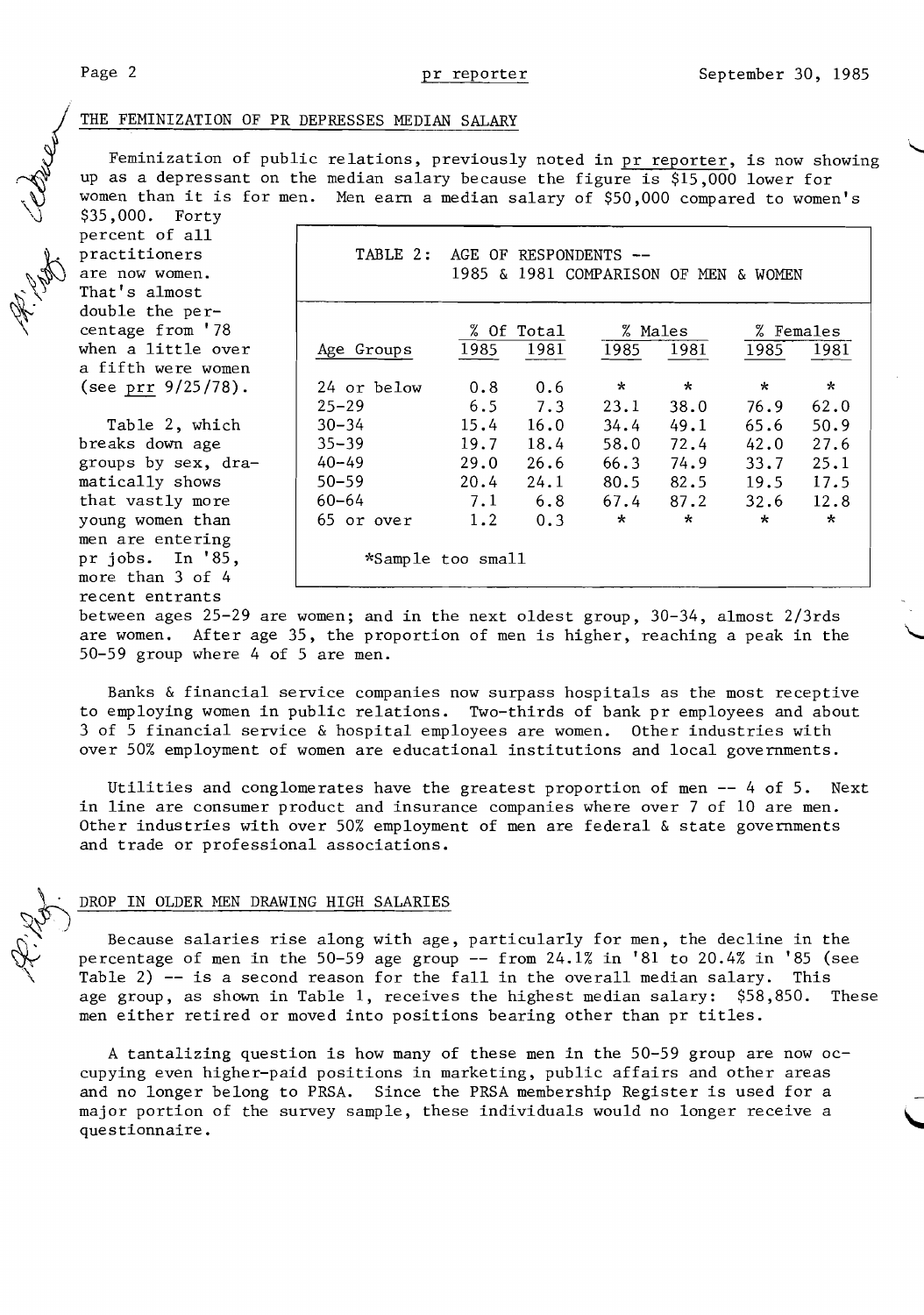TABLE 3: COMPARISON OF 1985 AND 1984 MEDIAN SALARIES OF TOP LEVEL PUBLIC RELATIONS/PUBLIC AFFAIRS PRACTITIONERS IN U.S. AND CANADA, AND BY TYPE OF ORGANIZATION

| Type of Organization                                                                      | 1985                                       | Median Salary<br>1984                          | 1985<br>Salary Range                                                                                      | Median<br>Salary<br>Increase*            |
|-------------------------------------------------------------------------------------------|--------------------------------------------|------------------------------------------------|-----------------------------------------------------------------------------------------------------------|------------------------------------------|
| All US Organizations                                                                      | \$43,000                                   | \$44,000                                       | $$10,000 - 200,000$                                                                                       | \$3,000                                  |
| All Canadian Organizations                                                                | 48,000                                     | 43,500                                         | $15,000 - 165,000$                                                                                        | 2,300                                    |
| PR Firms<br>Advertising Agencies (PR Section)<br>Other Consulting                         | 53,000<br>42,125<br>$***$                  | 50,000<br>36,500<br>50,000                     | $10,000 - 150,000$<br>$12,000 - 85,000$<br>$18,000 - 200,000$                                             | 4,800<br>4,000<br>$***$                  |
| Banks<br>Insurance Companies<br>Other Financial Svc Org'ns                                | 35,000<br>36,050<br>**                     | 38,000<br>43,000<br>42,000                     | $15,500 - 67,000$<br>$27,500 - 100,000$<br>$32,000 - 75,000$                                              | 4,500<br>2,500<br>$**$                   |
| Consumer Product Companies<br>Industrials<br>Conglomerates<br>Transportation<br>Utilities | 59,100<br>54,000<br>56,300<br>**<br>49,500 | 51,000<br>51,000<br>45,000<br>45,000<br>51,100 | $21,000 - 175,000$<br>$29,000 - 160,000$<br>$38,500 - 90,000$<br>$22,000 - 107,000$<br>$22,500 - 153,000$ | 3,000<br>4,000<br>5,300<br>$**$<br>3,000 |
| Hospitals<br>Educational<br>Trade/Professional Ass'ns<br>Other Nonprofits                 | 42,100<br>35,000<br>40,100<br>31,650       | 34,500<br>35,000<br>47,000<br>35,100           | 80,000<br>$18,000 -$<br>$16,000 -$<br>72,500<br>$19,200 -$<br>75,000<br>$15,500 -$<br>86,500              | 4,000<br>2,200<br>3,000<br>2,500         |
| Federal<br>Government:<br>State<br>Loca1                                                  | 50,000<br>36,400<br>35,700                 | 45,000<br>34,000<br>32,000                     | $31,500 -$<br>61,000<br>$21,000 -$<br>53,000<br>$21,000 -$<br>53,000                                      | 2,600<br>2,900<br>1,900                  |

\*Calculated on the difference between 1985 & 1984 salaries as reported by each respondent.

\*\*Sample too small to compute median.

Notes: 1) Top level positions include all supervisory positions; excluded are professional specialists & account executives. Of 830 valid questionnaires, ...<br>590 are defined as top level. 2) "Median Salary" and "Median Increase" is the point on the scale at whic h -- and correspondingly below which -- 50% of the respondents fall. 3) Salaries by type of organization include US salaries only.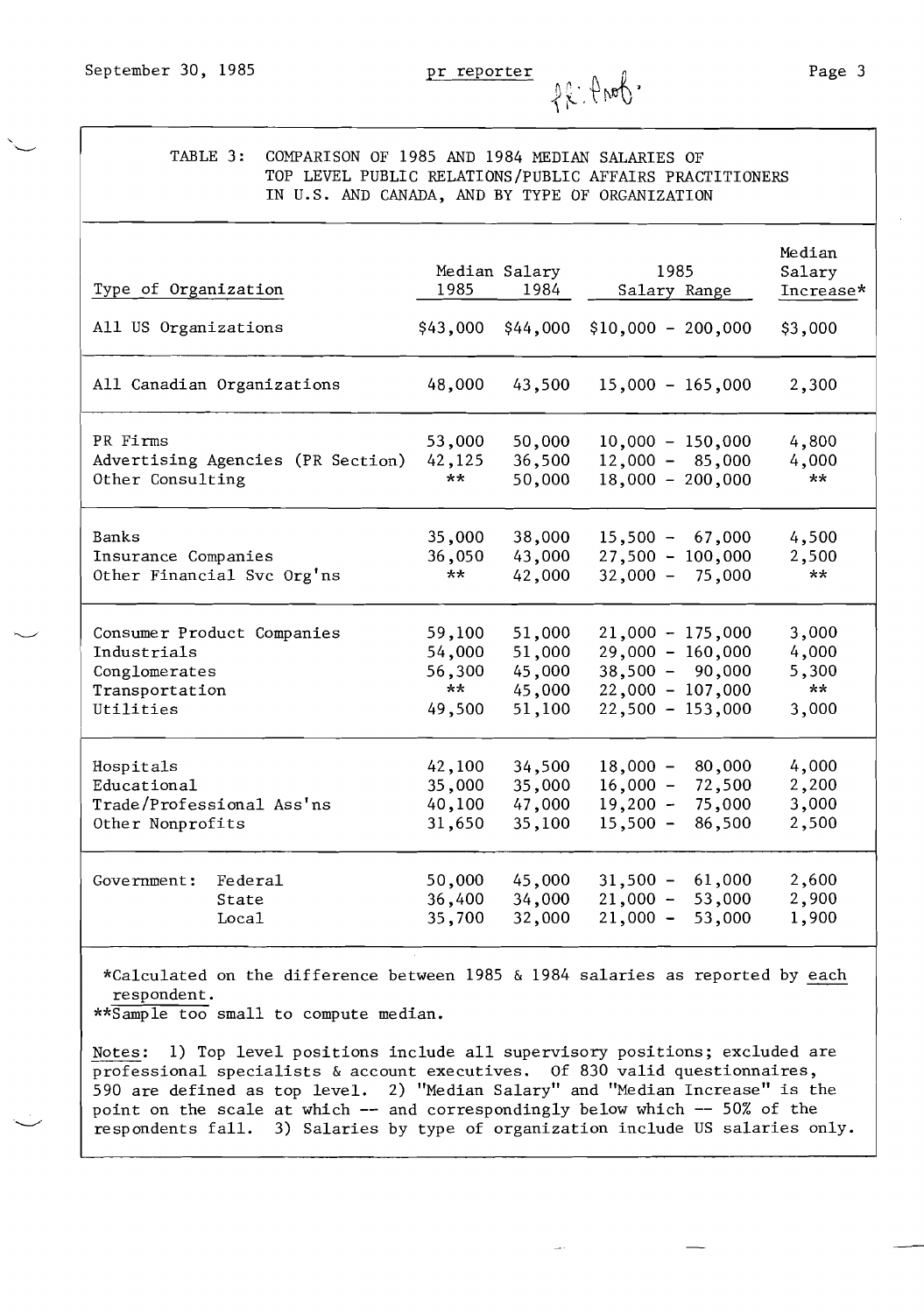1985

\$160,000 153,000 80,000 75,000 72 ,500 67,000

IN SELECTED INDUSTRIES

| TOP SALARIES SHRINK                             |                                  |                         |
|-------------------------------------------------|----------------------------------|-------------------------|
| IN SEVERAL INDUSTRIES                           | TABLE 4: 1984-1985 COMPARISON OF |                         |
| The drop in older men                           |                                  | TOP SALARIES IN SELECTE |
| drawing high salaries is                        |                                  |                         |
| also an explanation for                         |                                  |                         |
| the lower figures in the                        |                                  | 1984                    |
| high end of the median<br>salary range. As sum- | Industrials                      | \$182,000               |
| marized in Table 4, top                         | Utilities                        | 165,000                 |
| salaries declined from                          | Hospitals                        | 110,000                 |
| 1984 to 1985 in the in-                         | Associations                     | 102,000                 |
|                                                 |                                  |                         |

### AGING &YOUTHFUL INDUSTRIES

dustries listed.

Industries long associated with the use of pr generally have an older population of practitioners than industries where the value of pr was more recently recognized. Thus, as shown in Table 5,

Educational

Banks

industrials, utilities and insurance companies have older practitioners than ad agencies (pr sections), hospitals or associations. Another reason accounting for greater age of practitioners is that in industries such as utilities, employees have frequently been transferred from line positions into public relations.

As older practitioners retire, job opportunities will open up. In this connection it is important to report that almost 50% of practitioners in insurance companies are in the 50-59 age group; among industrials it is slightly over a third.

| TABLE 5: AGE GROUPINGS IN INDUSTRIES                                      |                                              |
|---------------------------------------------------------------------------|----------------------------------------------|
| Type of Organization                                                      | Percent                                      |
| Oldest $-50\%+$ are 40 or over:                                           |                                              |
| Industrials<br>Utilities<br>PR Firms<br>Insurance<br>Educational<br>Banks | 68.9<br>66.6<br>65.2<br>60.0<br>59.6<br>54.4 |
| Youngest -- 50%+ are younger than 40:                                     |                                              |
| PR Sections of Ad Agencies<br>Hospitals                                   | 60.0<br>58.3                                 |

92 ,000 125,000

# PR PROFESSION REMAINS HEALTHY **-** TITLES HAVE NOT ERODED; STAFFS & BUDGETS GROW SLIGHTLY

**Service** St

Practitioners are holding on to titles even as incumbents become younger. A comparison with 1983 shows the percentage of practitioners holding high-level titles has increased. As shown in Table 6, 31.8% are now officers vs. 26.2% in '83. This increase partly accounts for the drop in the percentage of directors or managers from 45.8% in '83 to 39.4% in '85.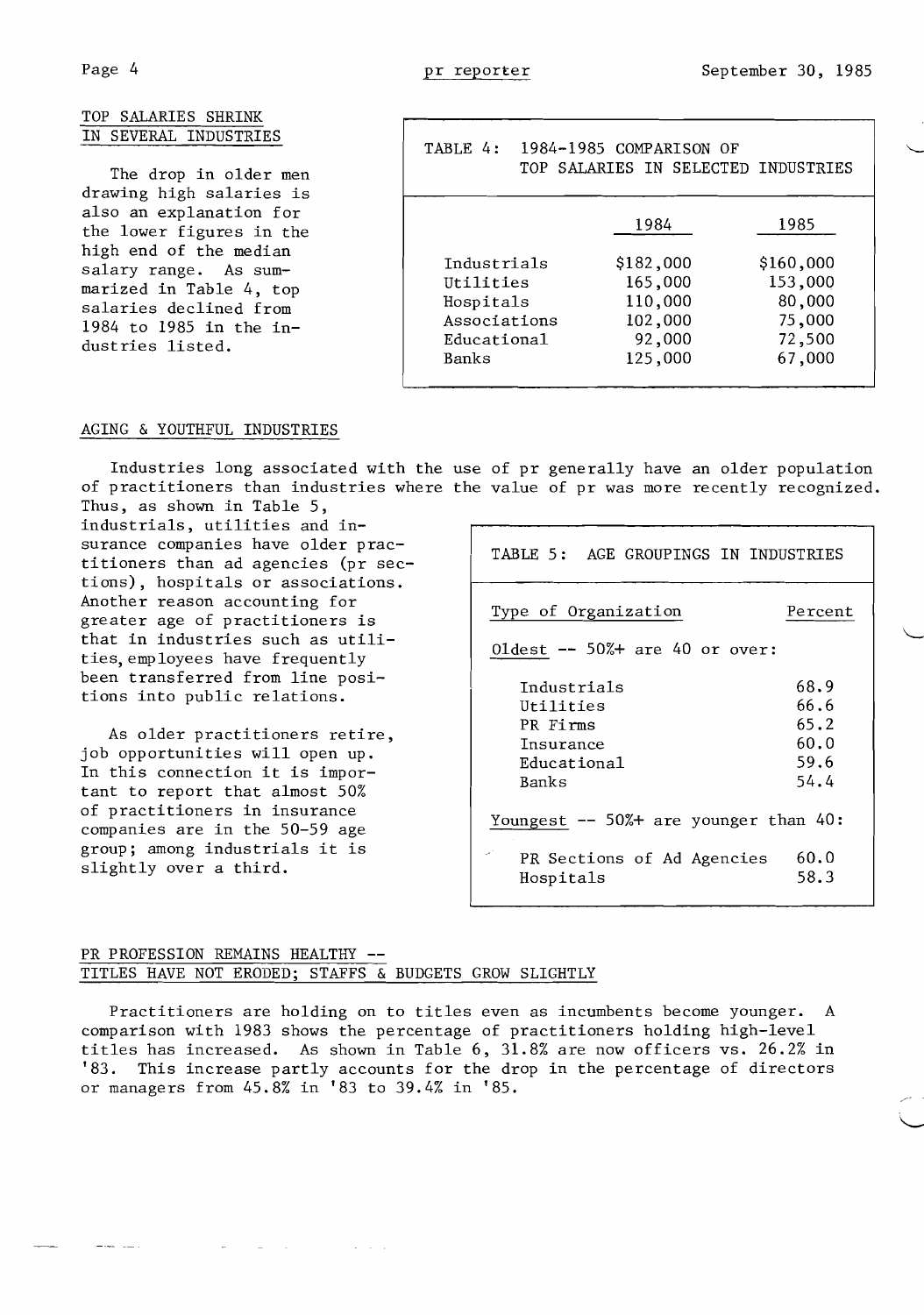|                                   |        | % Of Respondents |      | % Of Title<br>By Sex $('85)$ |                       |
|-----------------------------------|--------|------------------|------|------------------------------|-----------------------|
| Title/Level                       | 1985   | 1983             | Men  | Women                        | Median Salary<br>1985 |
|                                   |        |                  |      |                              |                       |
| President (of Counseling Firm)    | 11.9   | 11.3             | 66.3 | 33.7                         | \$54,900              |
| Exec or Senior VP                 | 4.9    | 2.8              | 56.1 | 43.9                         | 50,000                |
| Vice President                    | 10.3   | 10.7             | 70.6 | 29.4                         | 53,000                |
| 2nd or Ass't VP                   | 4.7    | 1.4              | 53.8 | 46.2                         | 38,500                |
| Subtotal                          | (31.8) | (26.2)           |      |                              |                       |
| Director or Manager               | 39.4   | 45.8             | 59.8 | 39.9                         | 42,000                |
| Top PR/PA Position on Divisional, |        |                  |      |                              |                       |
| Regional or Plant Level           | 7.6    | 6.9              | 63.9 | 36.1                         | 40,000                |
| Coordinator/Supvr (of Section)    | 8.4    | 6.7              | 47.1 | 52.9                         | 38,000                |
| Account Executive                 | 2.3    | 1.9              | 42.1 | 57.9                         | 29,000                |
| Professional Specialist           | 7.4    | 7.5              | 55.7 | 44.3                         | 27,900                |
| Other                             | 3.1    | 5.0              |      |                              |                       |
|                                   |        |                  |      |                              |                       |
| Total                             | 100.0  | 100.0            |      |                              |                       |
|                                   |        |                  |      |                              |                       |

TABLE 6: TITLES/LEVELS IN 1985 COMPARED TO 1983 AND MEDIAN SALARY

Employment prospects look<br>moderately favorately moderately favorable. A slight majority report no change in number of professionals employed. But the percent hiring more professionals (27.6%) is greater than the percent reporting less hiring (16.6%). On the whole, the size of pr offices is small: about a fifth are one-person shops; a little over half have 3 professionals or fewer; and 84% have 10 or fewer.

| TABLE 7: CHANGES SINCE LAST YEAR IN<br>BUDGETS & NUMBER OF PROFESSIONALS                                       |      |                         |               |  |  |  |
|----------------------------------------------------------------------------------------------------------------|------|-------------------------|---------------|--|--|--|
|                                                                                                                | More | Less                    | About<br>Same |  |  |  |
| $27.6\%$ 16.6% 55.7%<br>No. of Professionals<br>57.0% 12.4% 30.1%<br>Total PR Budget                           |      |                         |               |  |  |  |
| Budgets show an even greater upward<br>trend with 57% reporting increases. Three<br>major budget clusters are: |      |                         |               |  |  |  |
| More than \$1 million<br>\$111,000 to \$300,000<br>\$110,000 or below                                          |      | 25.6%<br>25.0%<br>20.0% |               |  |  |  |

### SALARY DIFFERENCES BY REGION, EDUCATION & EXPERIENCE

Regional salary differences are rapidly fading. Salaries, which varied by \$4,000 between the highest & lowest region in '83 and by \$3,000 last year, have now dropped to \$2,000. The West and Northeast remain the highest with a median of \$44,000. But the South, which has had the lowest salary in all previous survey years, is now ahead of the North Central region by \$1,000. This region is associated with troubled smokestack industries.